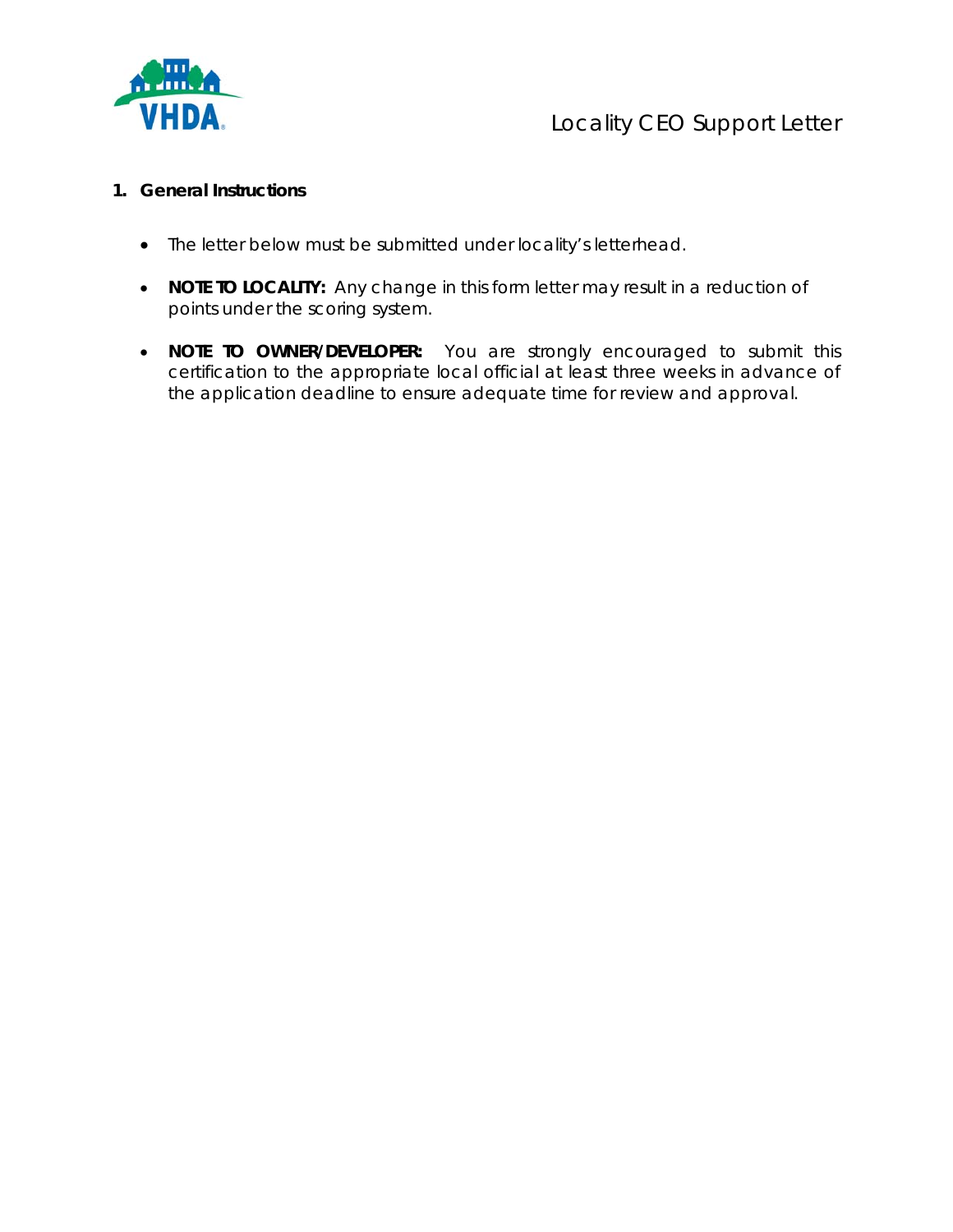## Locality CEO Support Letter

## [DATE]

Jim Chandler Virginia Housing Development Authority 601 South Belvidere Street Richmond, Virginia 23220

> VHDA Tracking Number: Development Name: Name of Owner/Applicant:

Dear Mr. Chandler:

The construction or rehabilitation of the above-named development and the allocation of federal housing tax credits available under IRC Section 42 for said development will help to meet the housing needs and priorities of [NAME OF LOCALITY]. Accordingly, [NAME OF LOCALITY] supports the allocation of federal housing tax credits requested by [NAME OF APPLICANT] for this development.

Yours truly,

[CEO Name] [Title]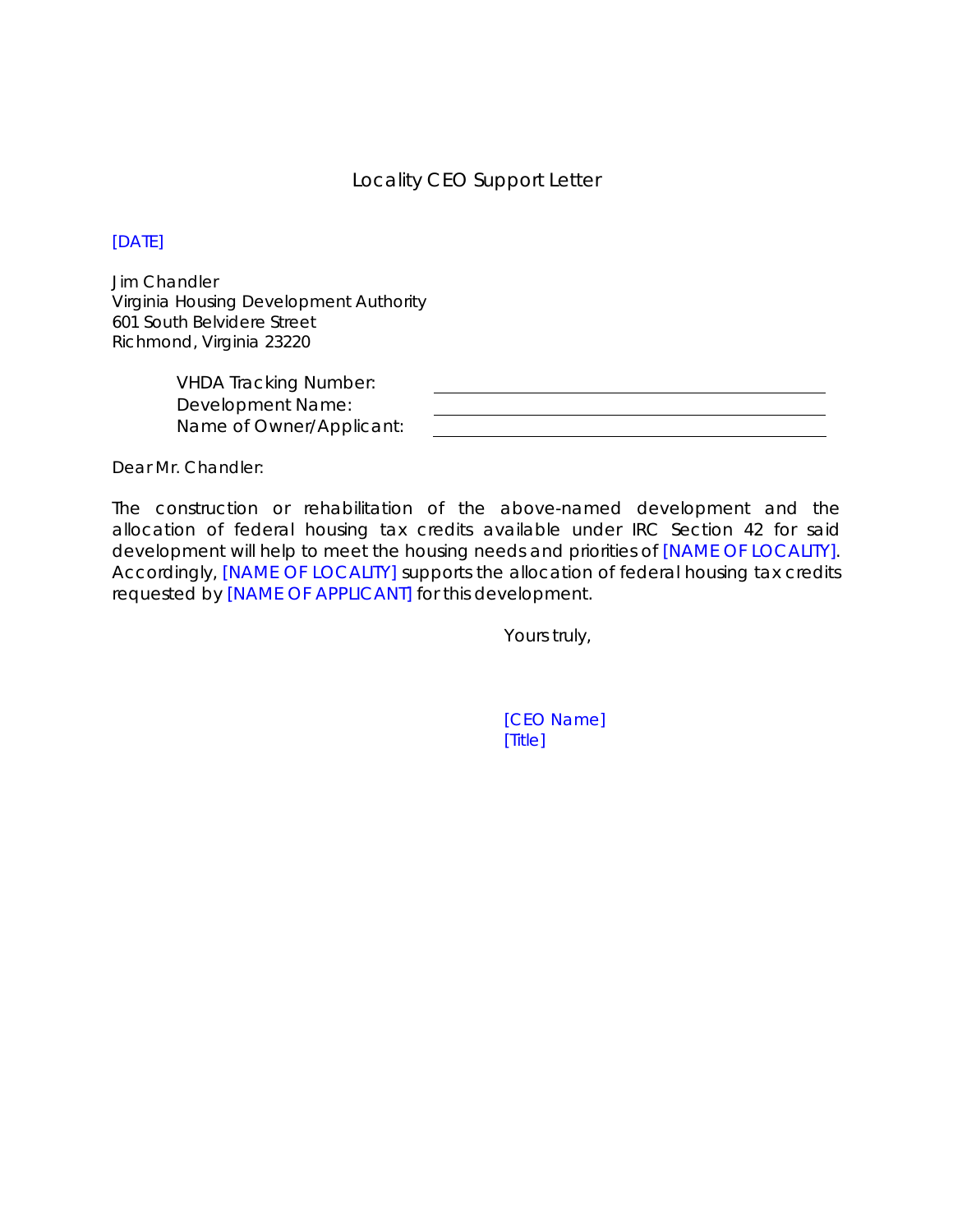

**Attorney's Opinion Letter** 

**(This Form Must Be Included With Application - TAB W)** 

**(This Opinion Must Be Submitted Under Law Firm's Letterhead - Any changes to the form of opinion other than filling in blanks or making the appropriate selections in bracketed language must be accompanied by a black-lined version indicating all additional changes to the opinion. Altered opinions are subject to acceptance by the Authority and should be approved prior to the application deadline)**

- TO: Virginia Housing Development Authority 601 South Belvidere Street Richmond, Virginia 23220-6500
- RE: 2009 Tax Credit Reservation Request

Name of Development: Name of Owner:

Gentlemen:

This undersigned firm represents the above-referenced Owner as its counsel. It has received a copy of and has reviewed the completed application package dated (of which this opinion is a part) (the "Application") submitted to you for the purpose of requesting, in connection with the captioned Development, a reservation of low income housing tax credits ("Credits") available under Section 42 of the Internal Revenue Code of 1986, as amended (the "Code"). It has also reviewed Section 42 of the Code, the regulations issued pursuant thereto and such other binding authority as it believes to be applicable to the issuance hereof (the regulations and binding authority hereinafter collectively referred to as the "Regulations").

Based upon the foregoing reviews and upon due investigation of such matters as it deems necessary in order to render this opinion, but without expressing any opinion as to either the reasonableness of the estimated or projected figures or the veracity or accuracy of the factual representations set forth in the Application, the undersigned is of the opinion that:

- 1. It is more likely than not that the inclusion in eligible basis of the Development of such cost items or portions thereof, as set forth in Parts VIII and IX of the Application form, complies with all applicable requirements of the Code and Regulations.
- 2. The calculations (a) of the Maximum Allowable Credit available under the Code with respect to the Development in Part VIII of the Application form and (b) of the Estimated Qualified Basis of each building in the Development in Part IX of the Application form comply with all applicable requirements of the Code and regulations, including the selection of credit type implicit in such calculations.